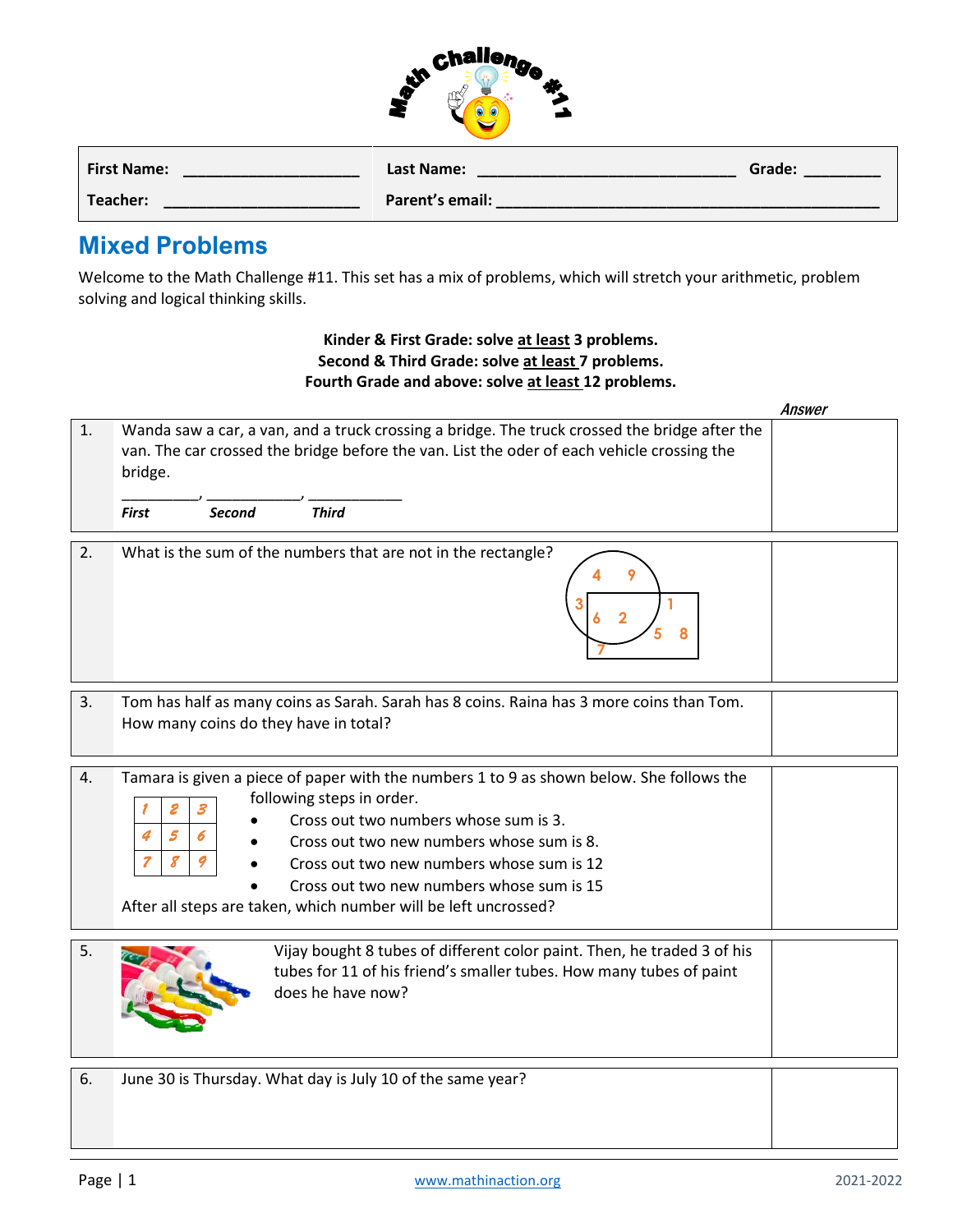| 7.  | How many pencils can you buy with one dollar bill?                                                                                                                                                                                                                                    |  |
|-----|---------------------------------------------------------------------------------------------------------------------------------------------------------------------------------------------------------------------------------------------------------------------------------------|--|
| 8.  | The Redmondtown Players perform 2 daytime shows and 3 evening shows per week. Their<br>current play will run for 30 shows. How many of the shows will be daytime shows?                                                                                                               |  |
| 9.  | An elevator was on the third floor of a building. It went up 8 floors, down 9<br>$12$ *<br>floors, up 13 floors, down 4 floors, and then up 14 floors to the top floor of<br>the building. How many floors are in the building, if no numbers are<br>$\frac{1}{\sqrt{2}}$<br>skipped? |  |
| 10. | From the bottom of a thirty-foot hole, a frog can climb up four feet each day, but slips<br>back two feet each night. In how many days does the frog escapes from the hole?                                                                                                           |  |
| 11. | Shanti can cut a long log into three shorter pieces in 24 minutes.<br>At this rate, how long will it take her to cut another similar log<br>into eight shorter pieces?                                                                                                                |  |
| 12. | Carpenter Mark makes 3-legged stools and 4-legged chairs, using the same kind of legs. If<br>carpenter Mark has 100 legs on hand, and he would like to use all 100 legs, how many<br>chairs can he make if he makes 28 seats altogether?                                              |  |
| 13. | A zookeeper is ordering food for the zebras. She knows that three<br>zebras eat 25 pounds of hay every three days. How much hay<br>should she order for 12 zebras to have enough hay for 30 days?                                                                                     |  |
| 14. | At the end of the game the players from two little league teams of 14 players each shook<br>hands. Each player shook hands with all of the players on the opposing team once. How<br>many handshakes were there?<br>Hint: try a simpler problem.                                      |  |